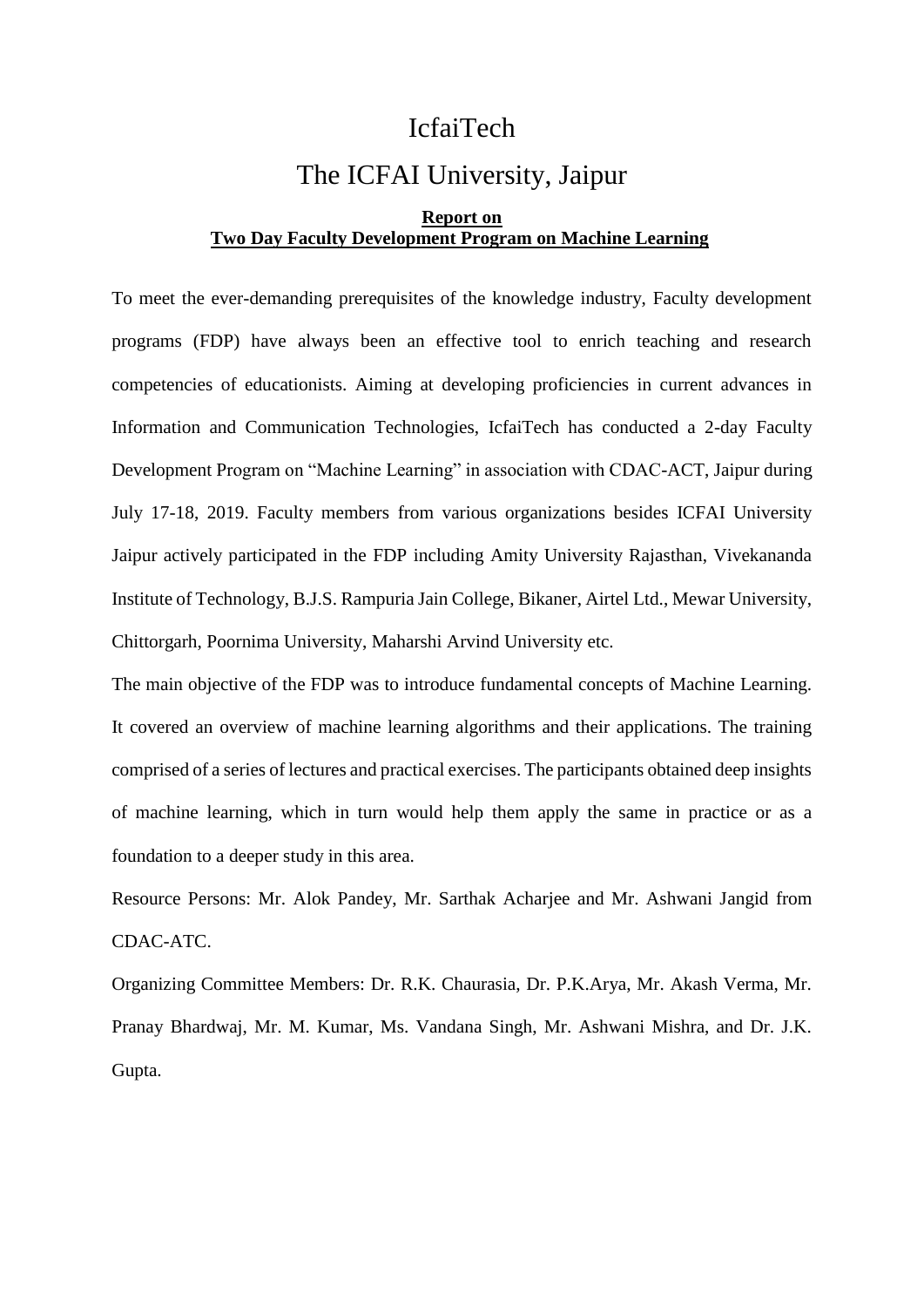Day 1 - 17th July 2019

#### **Inaugural Session**

The inaugural session started with the traditional lamp lighting ceremony by the President Dr. Rajesh Kothari , Chief Guest -Mr. Pranay Mathur, Dr R L Pareek, Dr. S.S. Jain, Senior Advisor, IUJ, Mr. A.K. Saini, Asso. Dean, IcfaiTech, Mr. Alok Pandey, CDAC-ATC, Jaipur, Dr. G.D. Rathod, Registrar, IUJ. A warm welcome speech was delivered by President Dr. Rajesh Kothari, he talked about the usages of ML/AI in day to day life. Chief Guest Mr. Pranay Mathur, highlighted the significance of Machine Learning and its applications in the industry and academics. The session was concluded by Dr. R.L. Pareek.

Sessions on 17th July 2019

On the first day sessions, the session started with an introduction on machine learning and its applications. After the introduction, the basic concepts and concepts of python were discussed.

#### **Day 2 - 18th July 2019**

On the second day, the concepts of the previous day were brushed up. Further, the basic concepts and applications of deep learning were taught.

### **Valedictory session**

The FDP was concluded with the valedictory session. Mementos were presented to the resource persons. Few participants shared their enriching experiences during the FDP. Participation certificates were distributed to the participants. The valedictory function ended by the Vote of Thanks by Dr. Rana Mukherji.

| Mr. Amit Sharma | Dr. Rana Mukherji | Mr. A.K.Saini    |
|-----------------|-------------------|------------------|
| FDP Co-convener | FDP Convener      | <b>FDP</b> Chair |